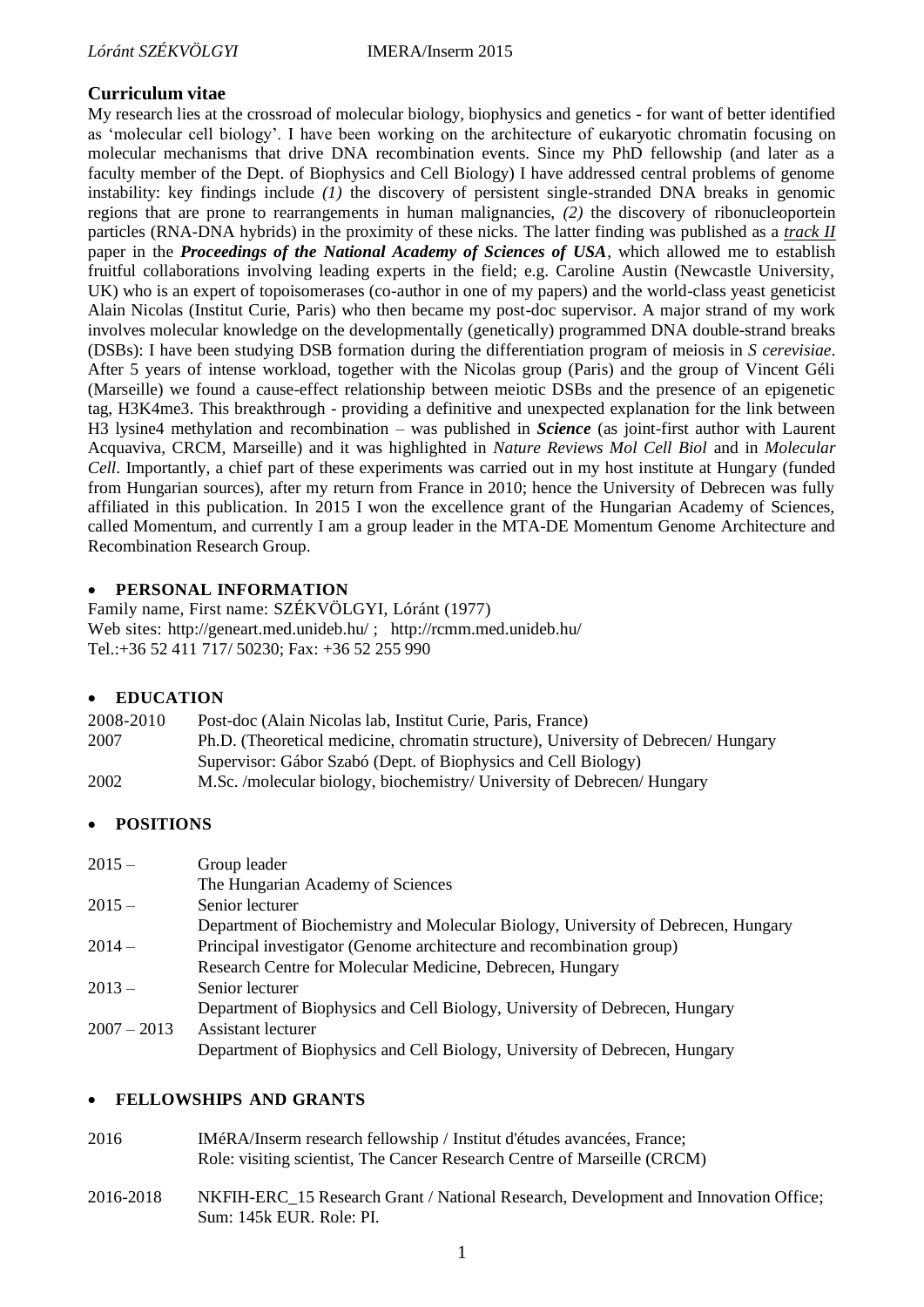- 2015-2020 Momentum Research Grant / The Hungarian Academy of Sciences; Sum: 726k EUR. Role: PI. Host: Research Centre for Molecular Medicine/ University of Debrecen
- 2014 2016 CRP-ICGEB International Research Grant / Trieste, Italy "Structural examination of histone mutations driving human disease" Sum: 48k EUR Role: PI. Host: Dept. of Biophysics and Cell Biology/ University of Debrecen
- 2013 2014 Zoltán Magyary Postdoctoral Fellowship in the Convergence Regions / Hungary Sum 17k EUR
- 2012 2016 EU-FP7 Marie Curie European Carrier Integration Grant "Global analysis of R-loop structures (RNA-DNA hybrids) by advanced microscopic and genetic approaches" (acronym: GLORI) Sum: 100k EUR. Host: Dept. of Biophysics and Cell Biology/ University of Debrecen
- 2011 2014 OTKA-PD Research Grant "Cell biophysical and genetic analysis of higher-order chromatin organization and genetic recombination in the model organism *Saccharomyces cerevisiae*" Sum: 87k EUR. Role: PI. Host institute: Dept. of Biophysics and Cell Biology/ University of Debrecen, Hungary
- 2008 2010 EU-FP7 Marie Curie intra-European Fellowship Host: Institut Curie, Paris, France (Recombination and Genome Instability Unit / PI: Alain Nicolas) "Establishing the meiotic recombination initiation epigenetic code in the yeast *Saccharomyces cerevisiae*" (acronym: EMRES) Sum: 177k EUR
	- 2006 EMBO short-term Fellowship (3 Months) Host: Institut Curie, Paris, France (Recombination and Genome Instability Unit / PI: Alain Nicolas)

## **MAJOR COLLABORATIONS**

Topic 1: Epigenetic regulation of meiotic recombination *[1]* Alain Nicolas (Inst. Curie, Paris, France); *[2]* Vincent Géli (Cancer Research Centre of Marseilles, France); *[3]* Jennifer C. Fung (UCSF School of Medicine, San Francisco, CA)

Topic 2: Biophysical analysis of mutant histones driving human disease  *[5]* Jörg Langowski (DKFZ, Heidelberg); *[6]* Katalin Tóth (DKFZ, Heidelberg)

## **ORGANISATION OF SCIENTIFIC MEETINGS**

- 2014 **Danube Scientific Conferences on Epigenetics (2014 Nov 19-21st , Budapest, Hungary)** Speaker. Co-organizer with Bálint Bálint (Debrecen, Hungary), Tamás Arányi (Budapest, Hunagry), Wendy Bickmore (MRC, UK), Imre Boros (Szeged, Hungary), László Nagy ( Sanford Burnham, FL, US), Iannis Talianidis (Fleming Institute, Athens, Greece), László Tora (IGBMC, Strasbourg, France) <http://danube-epigenetics.weebly.com/>
- 2013 **23rd Wilhelm Bernhard Workshop on the Cell Nucleus (19-24th Aug 2013, Debrecen, Hungary).** Speaker. Co-organizer with Gábor Szabó (Debrecen, Hungary). <http://wbw23.unideb.hu/main.htm>

#### **SUPERVISION OF GRADUATE STUDENTS AND POSTDOCTORAL FELLOWS**

I have been member and accredited Ph.D. supervisor of the Doctoral School of Molecular Cell Biology and Immunbiology since 2010.<http://molcellimm.phd.med.unideb.hu/index.html>

**Ph.D. students:** (3) András Szántó 2012–**,** Szabolcs Hetey 2013–**,** László Halász 2013–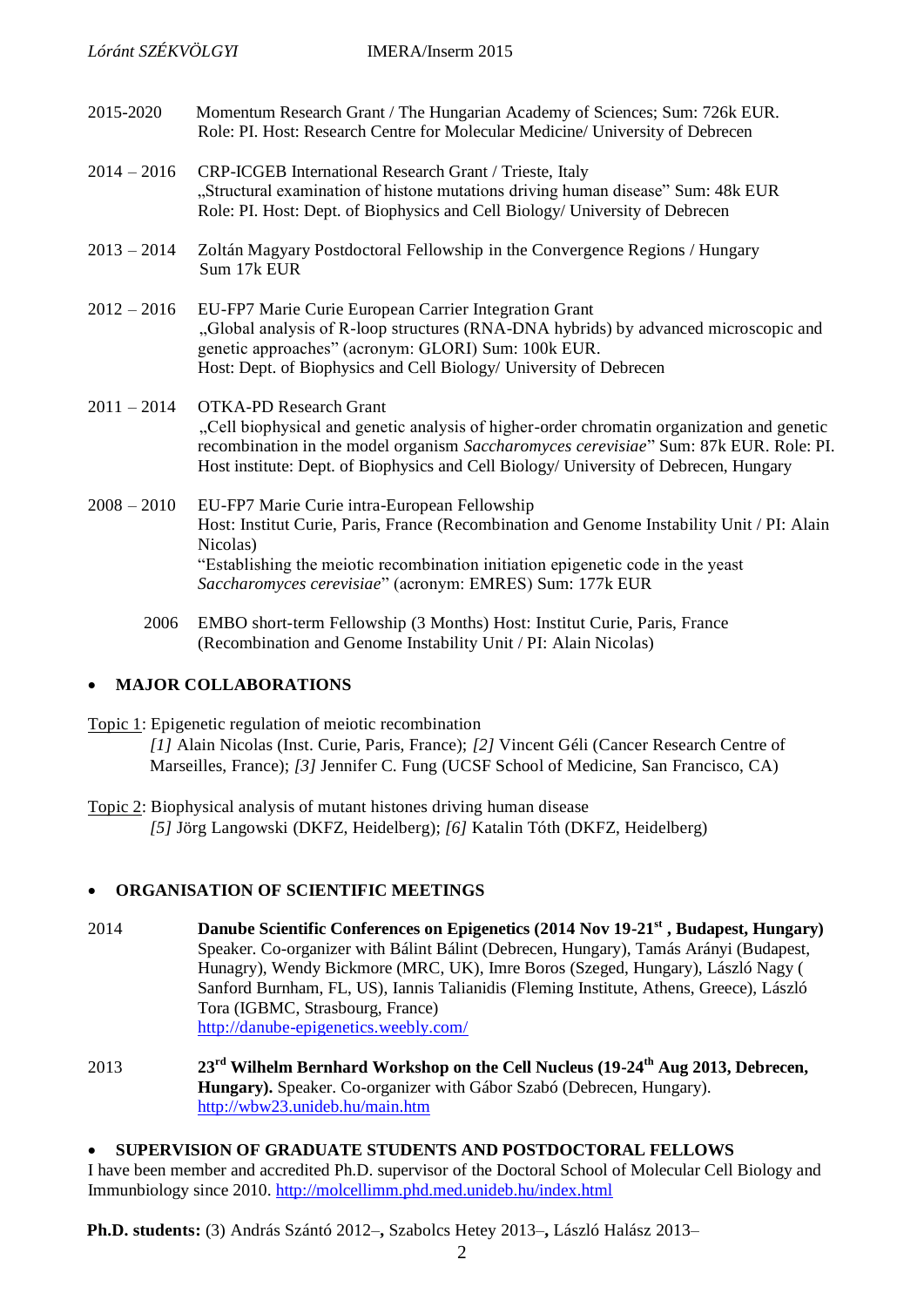**M.Sc. students:** (3) Szabolcs Hetey 2010-2013 (defended in 2013 with excellent)**;** Zsófia Budai 2013-**;** David Lee 2013-

**B.Sc. students:** (3) Gábor Hajnal-Papp 2007-2010 (defended in 2010 with excellent) Zsófia Budai 2011-2013 (defended in 2013 with excellent); Nóra Kányási 2011-

#### **TEACHING ACTIVITIES**

My teaching activity has been carried out at the Dept. of Biophysics and Cell Biology/ Faculty of Medicine/ University of Debrecen. I have given lectures, seminars and practices (in Hungarian and English) for Hungarian and foreigner students:

#### **Lectures:**

| $2007 -$ | Biophysics for MD- molecular biologist- and pharmacologist students (atomic physics,   |
|----------|----------------------------------------------------------------------------------------|
|          | radioactivity, X-ray/CT/PET/SPECT/MRI, ultrasound, lasers)                             |
| $2007 -$ | Cell biology for MD- molecular biologist- and pharmacologist students (chromatin       |
|          | structure, cell cycle, meiosis)                                                        |
| $2011 -$ | Modern biophysical methods (fluorescent techniques, FRET, FRAP, FCS)                   |
| $2011 -$ | Selected topics in cell biology (title: "Recombination: break the genome to save it!") |
| $2011 -$ | Physics for physiotherapeutic students (electricity, nuclear physics)                  |

**Seminars** 2004-: Cell biology, Biophysics, Physics, Biostatistics **Practices** 2002-: Cell biology, Biophysics

## **INSTITUTIONAL RESPONSIBILITIES**

- 2007 Faculty Committee Member / Dept. of Biophysics and Cell Biology/ University of Debrecen
- 2010– Faculty Coordinator of Cell Biological practices / Dept. of Biophysics and Cell Biology/ University of Debrecen
- 2010 Ph.D. supervisor and Scientific adviser / Doctoral School of Molecular Cell Biology and Immunbiology / Hungary
- 2011– Faculty Coordinator of the elective course "Modern biophysical methods" / Dept. of Biophysics and Cell Biology/ University of Debrecen
- 2014 Faculty Coordinator / Students' Research Society for Medical and Health Sciences/ University of Debrecen

#### **MEMBERSHIPS OF SCIENTIFIC SOCIETIES**

- 2003 Member / Hungarian Biophysical Society (MBFT)
- 2008 Public Body Member / Hungarian Academy of Sciences
- 2014 Member / Hungarian Biochemical Society (MBKE)
- 2014 Member / Hungarian Genetic Society (MAGE)

#### **PUBLICATIONS**

- 1. **Szekvolgyi L**\*, Ohta K, Nicolas A\* Histone Modifications and Chromatin Remodeling: Impact on the initiation of Meiotic Homologous Recombination
	- *CSH PERSPECT BIOL* (2015) **\* joint-corresponding authors**
- 2. Acquaviva L\*, **Szekvolgyi L**\*, Dichtl B, Dichtl BS, Saint Andre CD, Nicolas A, Géli V The COMPASS Subunit Spp1 Links Histone Methylation to Initiation of Meiotic Recombination *SCIENCE* 339:(6116) pp. 215-218. (2013) **\* joint-first authors**
- 3. **Szekvolgyi L**, Nicolas A From meiosis to postmeiotic events: Homologous recombination is obligatory but flexible *FEBS JOURNAL* 277:(3) pp. 571-589. (2010)
- 4. **Szekvolgyi L**, Imre L, Minh DXQ, Hegedus E, Bacso Z, Szabo G Flow Cytometric and Laser Scanning Microscopic Approaches in Epigenetics Research. *METHODS IN MOLECULAR BIOLOGY* HumanaPress, 2009. pp.99-112.
- 5. **Szekvolgyi L**, Fenyofalvi G, Bacso Z, Szabo G Chromatin loops stepping from R-loops *CELLULAR ONCOLOGY* 31:(2) pp. 142-143. (2009)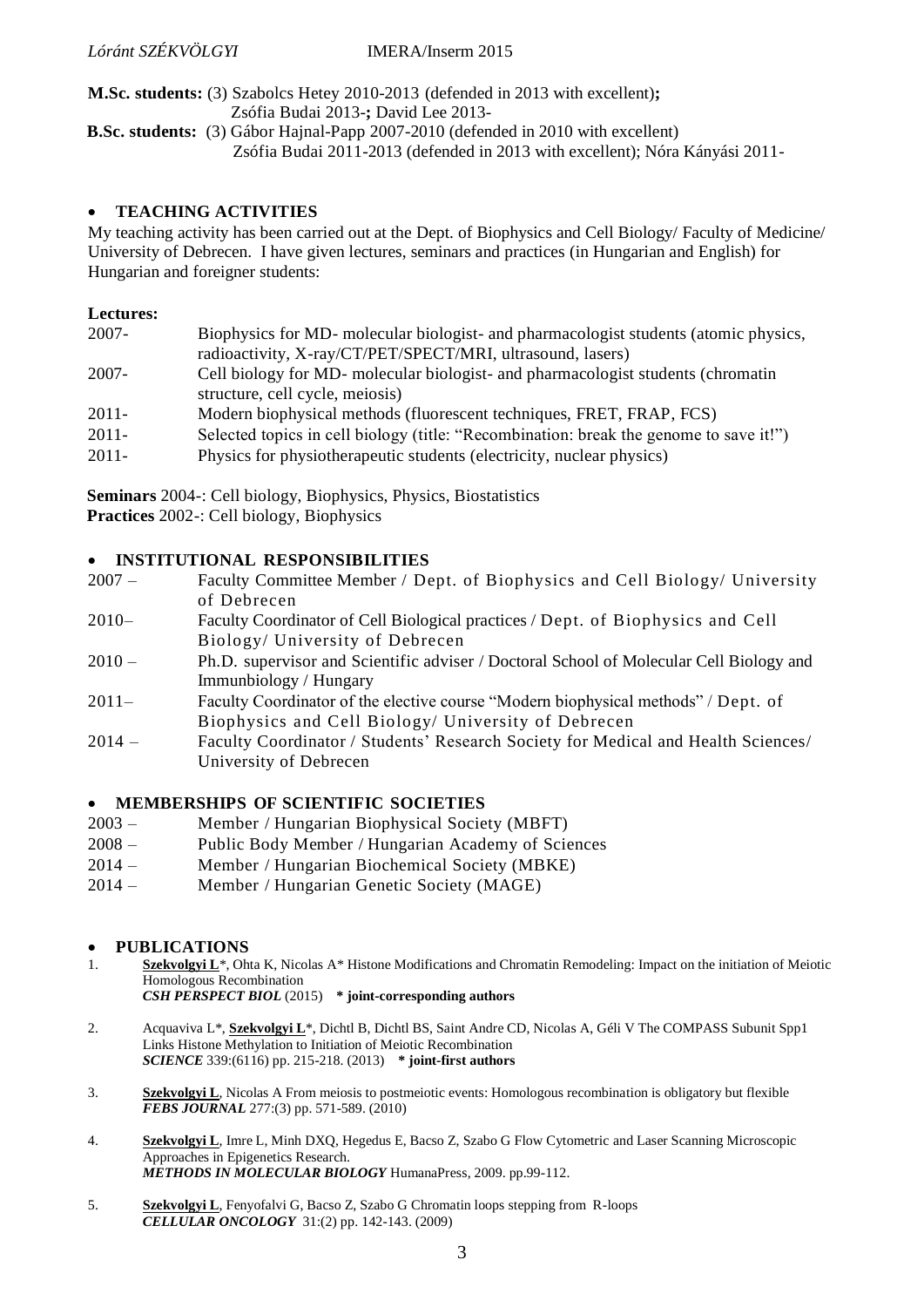- 6. Máthé C, Beyer D, Erdődi F, Serfőző Z, **Székvölgyi L**, Vasas G, M-Hamvas M, Jámbrik K, Gonda S, Kiss A, M. Szigeti Z, Surányi G Microcystin-LR induces abnormal root development by altering microtubule organization in tissue-cultured common reed (Phragmites australis) plantlets *AQUATIC TOXICOLOGY* 92:(3) pp. 122-130. (2009)
- 7. Hegedus E, Kokai E, Vereb G, Bacso Z, **Szekvolgyi L**, Dombradi V, Szabo G Mapping the arrangement of nicks marking loop-size domains in yeast chromatin *CELLULAR ONCOLOGY* 31:(2) pp. 143-144. (2009)
- 8. Hegedus E, Imre L, Pataki J, Lizanecz E, **Szekvolgyi L**, Fazakas F, Bacso Z, Toth A, Szabo M, Seres Z, Szabo G Heteroduplex analysis using flow cytometric microbead assays to detect deletions, insertions, and single-strand lesions *CYTOMETRY PART A* 73A:(3) pp. 238-245. (2008)
- 9. **Szekvolgyi L**, Rakosy Z, Balint LB, Kokai E, Imre L, Vereb G, Bacso Z, Goda K, Varga S, Balazs M, Dombradi V, Nagy L, Szabo G Ribonucleoprotein-masked nicks at 50-kbp intervals in the eukaryotic genomic DNA *PROCEEDINGS OF THE NATIONAL ACADEMY OF SCIENCES OF THE UNITED STATES OF AMERICA* 104:(38) pp. 14964-14969. (2007)
- 10. **Szekvolgyi L**, Hegedus E, Molnar M, Bacso Z, Szarka K, Beck Z, Dombradi V, Austin C, Szabo G Nick-forming sequences may be involved in the organization of eukaryotic chromatin into ~50 kbp loops *HISTOCHEMISTRY AND CELL BIOLOGY* 125:(1-2) pp. 63-73. (2006)
- 11. **Szekvolgyi L**, Balint L B, Imre L, Goda K, Szabo M, Nagy L, Szabo G ChIP-on-beads: Flow-cytometric evaluation of chromatin immunoprecipitation *CYTOMETRY PART A* 69A:(10) pp. 1086-1091. (2006)
- 12. Pataki J, Szabo M, Lantos E, **Szekvolgyi L**, Molnar M, Hegedus E, Bacso Z, Kappelmayer J, Lustyik G, Szabo G Biological microbeads for flow-cytometric immunoassays, enzyme titrations, and quantitative PCR *CYTOMETRY PART A* 68A:(1) pp. 45-52. (2005) 13. Szabo G, Lustyik G, Pataki J, Szabo M, **Szekvolgyi L**, Hegedus E, Fazekas F Fixed cells as microbeads for various
- applications *CYTOMETRY 59A*:(1) p. 154. (2004)
- 14. Szilagyi I, Varga T, **Szekvolgyi L**, Hegedus T, Goda K, Kaczur V, Bacso Z, Nakayama Y, Posafi J, Pongor S, Szabo G Non-random features of loop-size chromatin fragmentation *JOURNAL OF CELLULAR BIOCHEMISTRY* 89:(6) 1193-1205. (2003)

## **INVITED PRESENTATIONS AT CONFERENCES AND SEMINARS**

#### **2015.**

 $6<sup>th</sup>$  Central European Genome stability and Dynamics Meeting  $(9 - 10<sup>th</sup>$  October 2015), Biological Research Centre, Szeged, HUNGARY. Invited speaker.

XIV. "Genetikai Műhelyek Magyarországon" Minikonferencia. 2015. szeptember 4, SZBK, Szeged. Meghívott előadó.

24<sup>th</sup> Wilhelm Bernhard Workshop on the Cell Nucleus (17-22<sup>th</sup> August, Wien, Austria). Invited speaker.

EMBO Meiosis conference (30. August-04. September 2015, Oxford, UK). Poster presentation.

MBKE Epigenetikai Szakosztály alakuló ülés (2015.04.16., Budapest). Meghívott előadó.

Hungarian Molecular Life Sciences Conference (27-29<sup>th</sup> March 2015, Eger, Hungary). Invited speaker.

#### **2014.**

Danube Scientific Conferences on Epigenetics (Nov 20-22nd 2014, Budapest). Co-organizer, speaker.

5<sup>th</sup> Central European DNA Repair Meeting (Oct 10th 2014, Brno, Czech Republic. Invited speaker.

Annual meeting of the Hungarian Biochemical Society. Invited Speaker.  $(24-27<sup>th</sup>$  August, Debrecen, Hungary)

BRC Seminars (21<sup>st</sup> Jan. 2014, BRC Szeged, Hungary). Invited speaker.